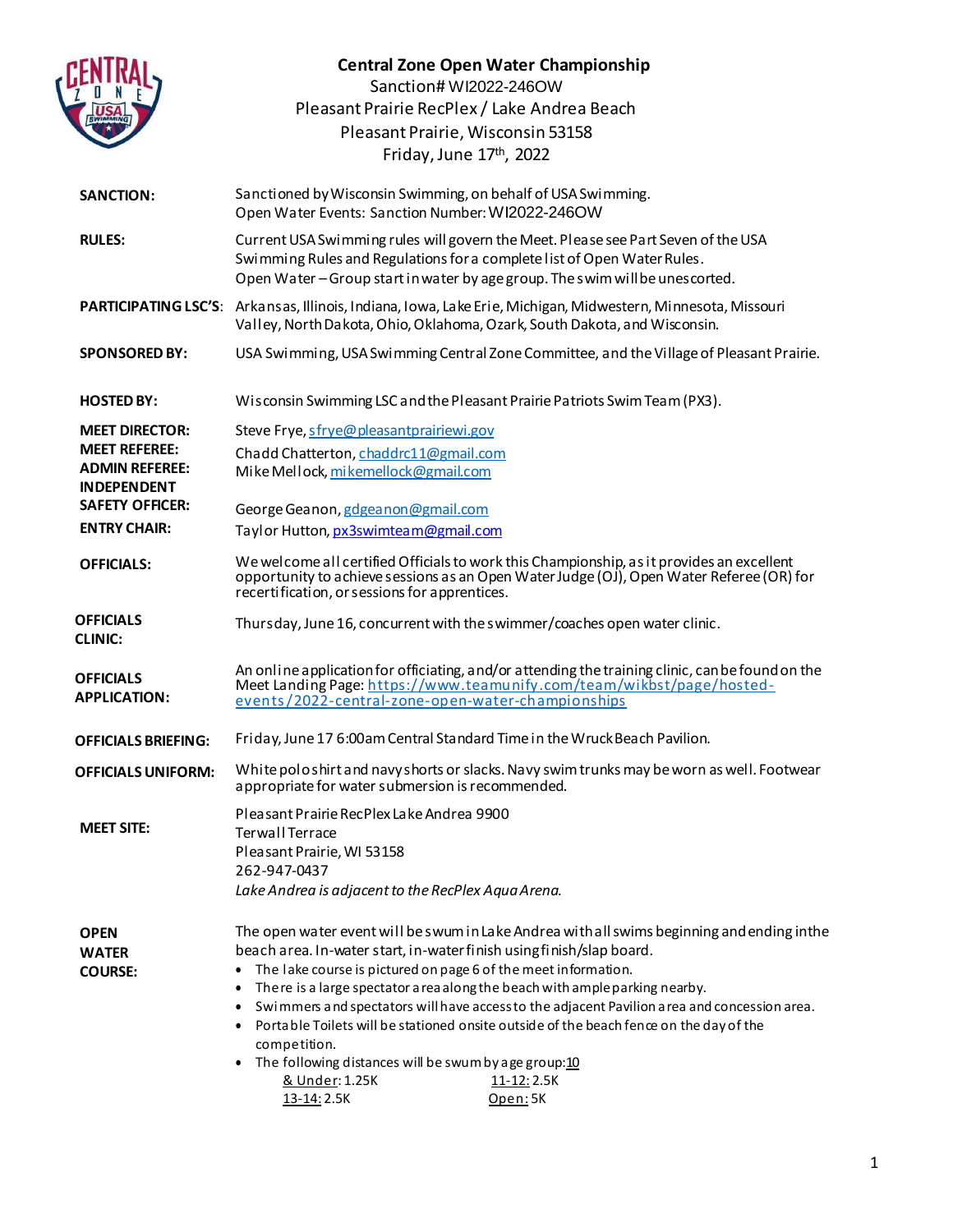|                                             | <b>Central Zone Open Water Championship</b><br>Sanction# WI2022-246OW<br>Pleasant Prairie RecPlex / Lake Andrea Beach                                                               |
|---------------------------------------------|-------------------------------------------------------------------------------------------------------------------------------------------------------------------------------------|
|                                             | Pleasant Prairie, Wisconsin 53158                                                                                                                                                   |
|                                             | Friday, June 17th, 2022                                                                                                                                                             |
|                                             |                                                                                                                                                                                     |
| <b>TIMING SYSTEM:</b>                       | NK Stopwatches with Hy-Tek interface will be used.                                                                                                                                  |
| <b>OPEN WATER EVENT</b><br><b>SCHEDULE:</b> | Thursday, June 16th Central Standard Time-REGISTRATION-PACKET PICK UP & SWIMMER<br>CLINIC:                                                                                          |
|                                             | 3:30PM Central Zone Open Water Clinic                                                                                                                                               |
|                                             | Clinic registrations will must be submitted to the meet host by LSC representatives. Individual                                                                                     |
|                                             | clinic registrations will not be accepted. The cost for the clinic will be \$15.00 per athlete.<br>Checks must be made out to: Village of Pleasant Prairie.                         |
|                                             | Est: 6:00-7:30PM (after clinic concludes) - athlete registration, nail check, body marking                                                                                          |
|                                             | available. It is recommended for a thletes to check-in at the clinic on Thursday.                                                                                                   |
|                                             | Friday, June 17th Central Standard Time-MAIN EVENT Open Water Schedule for 5K & 13-14                                                                                               |
|                                             | 2.5K Competitors:                                                                                                                                                                   |
|                                             | 6:00-7:00 AM: Officials Meeting<br>7:00-7:15 AM: Mandatory Coaches Meeting                                                                                                          |
|                                             | 6:45 AM: Registration & Check-In For 5K & 3K (if not done night before) 7:30 - 8:00 AM:                                                                                             |
|                                             | Course Open for Warm-Up                                                                                                                                                             |
|                                             | 8:00-8:15 AM: Participant Clinic/Pre-Race Meeting - MANDATORY 8:30 AM: First wave of 5K<br><b>Begins</b>                                                                            |
|                                             | 10:15 AM - Estimated Start for 2.5K                                                                                                                                                 |
|                                             |                                                                                                                                                                                     |
|                                             | Open Water Schedule for Swimmers Ages, 11-12, 10& Under<br>9:00 AM: Registration & Check-In for 1.25K & 2.5K (if not done evening prior) 9:45 - 10:15                               |
|                                             | AM: Warm-Up in roped-in swim area                                                                                                                                                   |
|                                             | 10:30-10:45 AM: Participant Clinic/Pre-Race Meeting - MANDATORY 11:00 AM: approximate                                                                                               |
|                                             | first wave start times for 11-12 2.5K                                                                                                                                               |
|                                             | 11:45 AM: approximate first wave of 10&Un 1.25K Begins                                                                                                                              |
| SAFETY/WARM-UP                              |                                                                                                                                                                                     |
| <b>PROCEDURES:</b>                          | A. Swimmers should wear their LSC zone team cap during the race.                                                                                                                    |
|                                             | B. The course will be patrolled by Pleasant Prairie Lifeguards and volunteers trained in water                                                                                      |
|                                             | safety. The Pleasant Prairie Fire Department may provide Water Rescue Support and/ora<br>certified EMT on site. This will be communicated later in the pre-race safety briefing.    |
| <b>LSC REPRESENTATIVE:</b>                  | Each LSC must have a representative to act as a liaison between the LSC, Meet Director, and                                                                                         |
|                                             | Independent Safety Officer. This individual must be a fully registered USA Swimming Non-                                                                                            |
|                                             | Athlete member. It's strongly encouraged that they be from their respective LSC. That                                                                                               |
|                                             | person must be identified to the meet host at Registration / Check-in, in order to receive                                                                                          |
|                                             | credentials. Please also email ahead of time to the Meet Director who this contact will be.                                                                                         |
| <b>ATHLETE ATTITUDE:</b>                    | CODE OF CONDUCT and MEDICAL: If the LSC does not have its own form, these may be                                                                                                    |
|                                             | duplicated and signed by each athlete and his/her parent(s). Each LSC's representative must<br>have these documents available to the host at all times. The Code of Conduct will be |
|                                             | enforced.                                                                                                                                                                           |
| <b>ELIGIBILITY:</b>                         | A. Membership: All athletes must be regular (not seasonal) USA Swimming members with<br>the LSC they represent.                                                                     |
|                                             | B. Swimmer's Age: Age of swimmer on day of competition shall be the age for competition.                                                                                            |
|                                             | C. Qualifying Time/Eligibility: Qualification times shall be the National Atime in the following:                                                                                   |
|                                             | Open 5K: Minimum 15-16 "A" Time in 400/500, 800/1000 or 1500/1650 Freestyle 13-142.5K:                                                                                              |
|                                             | Minimum 13-14 "A" Time in 400/500, 800/1000 or 1500/1650 Freestyle                                                                                                                  |
|                                             | 11-12 2.5K: Minimum 11-12 "A" Time in 200, 400/500, 800/1000, or 1500/1650 Freestyle                                                                                                |
|                                             | 10& Under 1.25K: Minimum 10& Under "A" Time in 200 or 400/500 Freestyle                                                                                                             |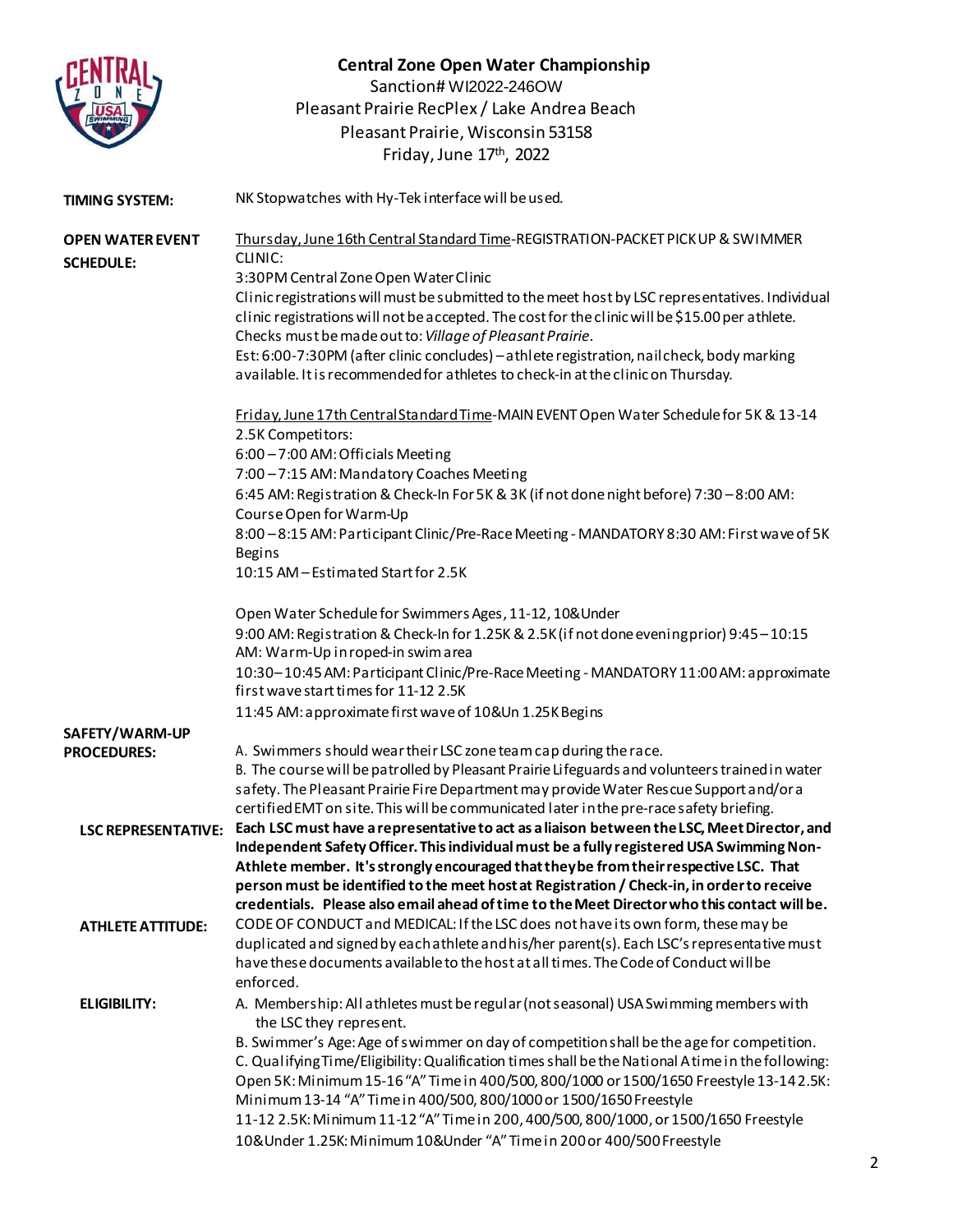

#### **COVID-19 INFORMATION:**

COVID-19is an extremely contagious diseasethat canlead to severeillness anddeath. According to the Centers for Disease Control and Prevention, senior citizens and individuals with underlyingmedical conditions are especially vulnerable. USA Swimming, Inc., cannot prevent you (or your child(ren)) from becoming exposed to, contracting, or spreading COVID-19 while participating in USA Swimming sanctioned events. It is not possible to prevent against the presence of thedisease. Therefore, if you choose to participate in a USA Swimming sanctioned event, you may beexposing yourself to and/or increasing your risk of contracting or spreading COVID-19. BY ATTENDING OR PARTICIPATING IN THIS COMPETITION, YOU VOLUNTARILY ASSUME ALL RISKSASSOCIATED WITH EXPOSURE TO COVID-19 AND FOREVER RELEASE AND HOLD HARMLESS USA SWIMMING AND THE LOCAL SWIMMING COMMITTEE (LSC) AND EACH OF THEIR OFFICERS, DIRECTORS, AGENTS, EMPLOYEES OR OTHER REPRESENTATIVES FROM ANY LIABILITY OR CLAIMSINCLUDING FOR PERSONAL INJURIES, DEATH, DISEASE OR PROPERTY LOSSES, OR ANY OTHER LOSS, INCLUDING BUT NOT LIMITED TO CLAIMS OF NEGLIGENCE AND GIVE UP ANY CLAIMS YOU MAY HAVE TO SEEK DAMAGES, WHETHER KNOWN OR UNKNOWN, FORESEEN OR UNFORESEEN,INCONNECTIONTHEREWITH. Every club planning to attend this competition must develop a "Return to Competition" plan. Return to competition can only occur when and if your local authorities have deemed it safe to return to competition. USA Swimming in no way endorses conducting practice or competition inviolation of any local, state, or federal guidelines. For additional information, please consult usaswimming.org and/or your LSC.

#### **ENTRY PROCEDURES: A. The LSC must submit its Open Water entries as one team, using the LSC as the club designation.All individual entriesshall be consolidated and submitted as one entry. Separate entries from individuals or clubs will not be accepted. LSC entry chair shall verify times before submitting entriesto host.**

- B. Each LSC must identify, on the official entry form, the name of the LSC and the name, address and telephone number, and email of the person in charge of entries for that LSC.
- C. Each swimmer entry mustinclude first andlastname, ageas ofJune17, 2022 and complete USA Swimming registration number.

| <b>ENTRY</b><br><b>RESPONSIBILITY:</b> | A. The coach, swimmer, or swimmer representative who enters any Central Zone<br>Championship Meet thereby attests that all times on the entry are true and correct achieved<br>qualifying times for each event entered and that all entered swimmers are eligible under<br>current rules. He/she assumes all responsibility for false or incorrect times or times which are<br>unacceptable under USA Swimming or Central Zone rules and shall be assessed a \$100<br>penalty payable to the Central Zone for each false or incorrect entry unless absolved of the<br>fine by the elected officers of the Central Zone, their designee or a Board of Review.<br>Additional action or penalty may be taken or levied as deemed appropriate by the Central<br>Zone or USA Swimming.<br>B. Appeal of fines or penalties imposed is to be made to the elected officers of the Central<br>Zone, their designee, and/or a Board of Review. |
|----------------------------------------|--------------------------------------------------------------------------------------------------------------------------------------------------------------------------------------------------------------------------------------------------------------------------------------------------------------------------------------------------------------------------------------------------------------------------------------------------------------------------------------------------------------------------------------------------------------------------------------------------------------------------------------------------------------------------------------------------------------------------------------------------------------------------------------------------------------------------------------------------------------------------------------------------------------------------------------|
| <b>ENTRY FEES:</b>                     | \$26.00 (\$25.00 per open water event, \$1.00 per swimmer Central Zone Surcharge)<br>Make check payable to: Village of Pleasant Prairie                                                                                                                                                                                                                                                                                                                                                                                                                                                                                                                                                                                                                                                                                                                                                                                              |

**ENTRY CHAIRWOMAN:** Email entriesto:Taylor Hutton[, px3swimteam@gmail](mailto:thutton@pleasantprairiewi.gov).com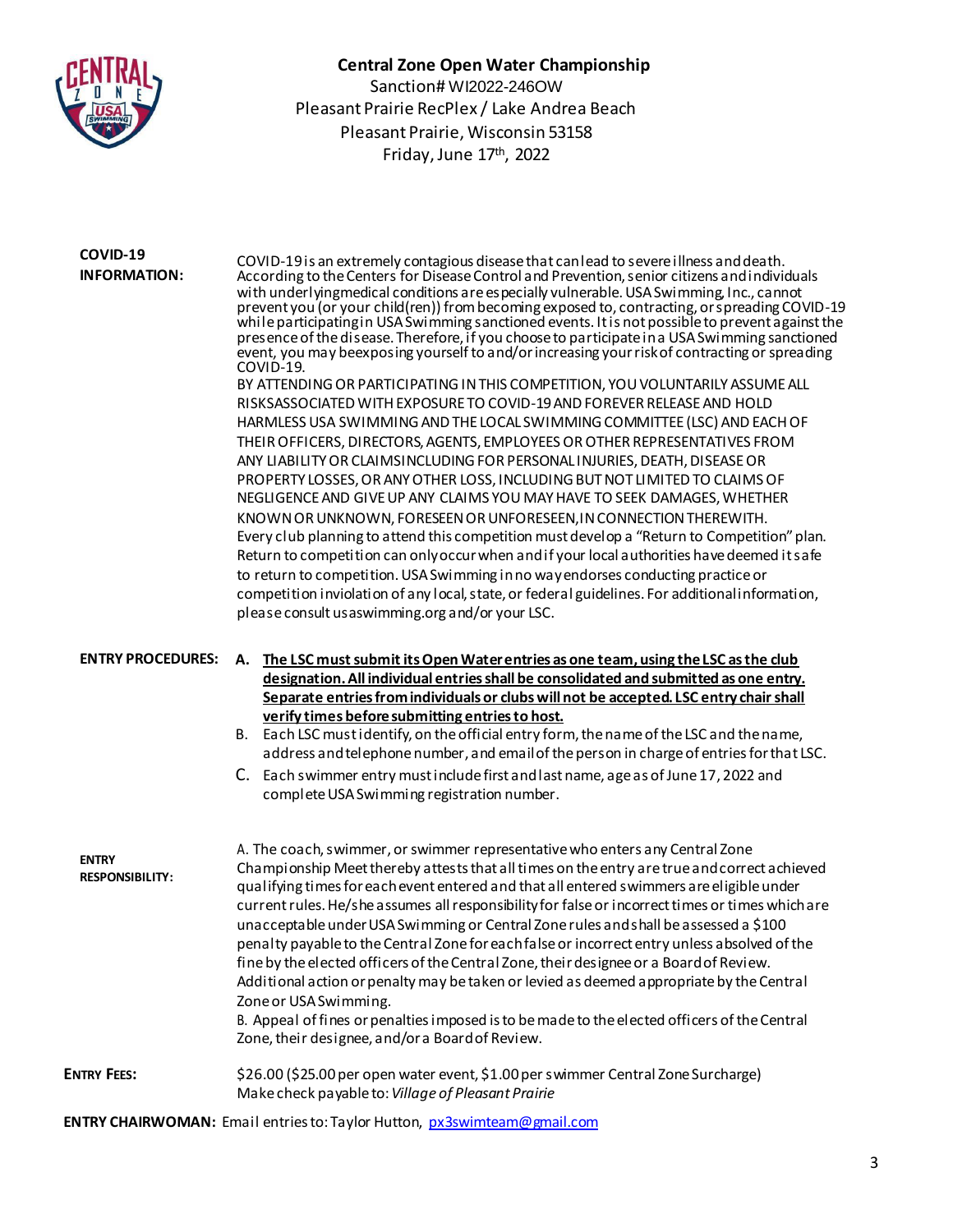

| <b>ENTRY DEADLINES:</b>                  | A. Open Water entries must be submitted to the host entry chairperson electronically by 12:00p<br>Central Standard Time on Monday, June 13, 2022. The hard copy (electronic) of the open water<br>entries must accompany the team entry file. It is the responsibility of each LSC to verify entry<br>times, receipt and readability of any entries, and submission of entry. Entry chair must verify by<br>email or follow-up phone call to the host entry chair.<br>B. Each LSC shall receive a team entry report including an exception report of the LSC team<br>entries via e-mail by 6 p.m. Monday, June 13, 2022. Any corrections to the original entries<br>should be formatted in a new entry file and sent to the entry chair via email by 12:00pon<br>Tuesday, June 14th, 2022. Justification of the exception report should be included in a word<br>document or PDF file. No new swimmers may be added to LSC entries after the Tuesday, June<br>14th, 2022 12:00p deadline. Any corrections or updates after 12:00p on Wednesday, June 15th,<br>2022 shall go to the eligibility jury.<br>C. All entry reports and start lists will be posted to the meet landing page.<br>There will be NO on-site entries at this meet. |
|------------------------------------------|-----------------------------------------------------------------------------------------------------------------------------------------------------------------------------------------------------------------------------------------------------------------------------------------------------------------------------------------------------------------------------------------------------------------------------------------------------------------------------------------------------------------------------------------------------------------------------------------------------------------------------------------------------------------------------------------------------------------------------------------------------------------------------------------------------------------------------------------------------------------------------------------------------------------------------------------------------------------------------------------------------------------------------------------------------------------------------------------------------------------------------------------------------------------------------------------------------------------------------------------|
| <b>SEEDING/CONDUCT:</b>                  | All swimmers must report to the registration area before they swim to ID Card, body marking,<br>cap, and wave number.<br>Please make sure that fingernails and toenails are trimmed and all jewelry and<br>$\bullet$<br>watches are removed prior to registration. Swimmers must be nail-checked before<br>body marking.<br>There will be no penalty for scratching; entry fees will not be refunded.<br>$\bullet$<br>Athletes must notify the Clerk of Course if they decide to scratch from their event<br>after completing registration.<br>No swimmer shall be allowed to use or wear any device that may be an aid to his/her<br>$\bullet$<br>speed. Swimmers will start in the water, and finish in water (hand touching finish<br>board)<br>Each age group (and possibly gender) will start separately.<br>$\bullet$<br>Each Swimmer should be wearing a team (LSC) cap.<br>$\bullet$                                                                                                                                                                                                                                                                                                                                            |
| <b>SAFE SPORT</b><br><b>INFORMATION:</b> | The USA Swimming Safe Sport program is USA Swimming's comprehensive abuse prevention<br>program dedicated to creating a healthy and positive environment free from abuse for all its<br>members. Components of the program include, but are not limited to, providing education and<br>training, enforcing policies (such as the Minor Athlete Abuse Prevention Policy), rules and best<br>practice guidelines, promoting healthy boundaries and mandatory reporting of violations.<br>The Minor Athlete Abuse Prevention Policy prohibits Adult Participants (as defined) from having<br>one-on-one interactions with minor athletes which are not within an observable and<br>interruptible distance from another adult. Adult Participants are required to abide by this policy<br>in full during this meet.                                                                                                                                                                                                                                                                                                                                                                                                                         |
|                                          |                                                                                                                                                                                                                                                                                                                                                                                                                                                                                                                                                                                                                                                                                                                                                                                                                                                                                                                                                                                                                                                                                                                                                                                                                                         |

Pursuant to USA Swimming Rules and Regulations and federal law, it is every member's responsibility to immediately (i.e., within 24 hours) report any incident of child abuse, including physical or sexual abuse, to law enforcement and the U.S. Center for SafeSport. Reporting must occur when an individual has firsthand knowledge of misconduct or where specific and credible information has been received from a victim or knowledgeable third party. A report to the U.S. Center for SafeSport may be made via telephone at 833-5US-SAFE (833-587-7233) or online at www.uscenterforsafesport.org/report-a-concern. Various state laws may also require reporting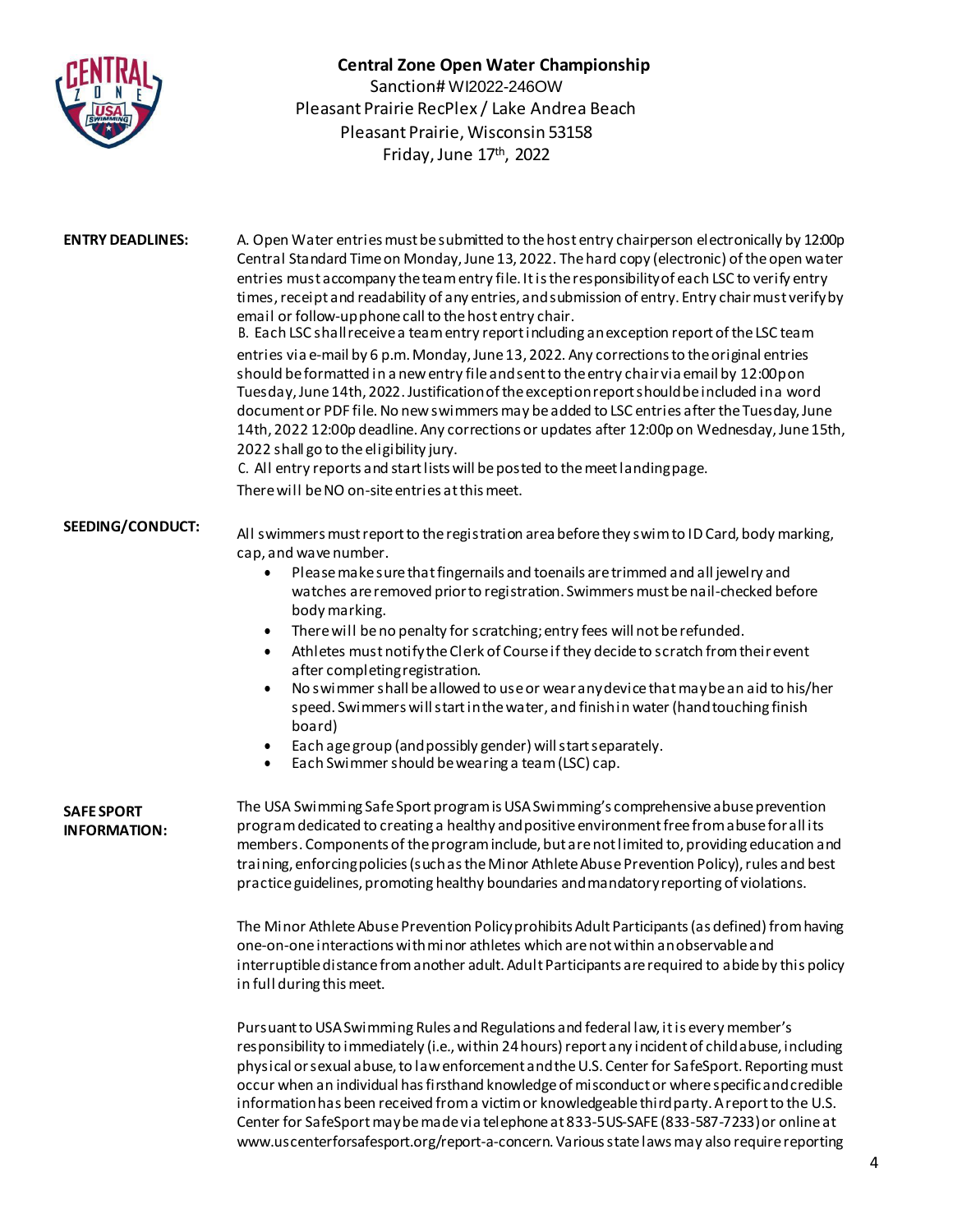

to law enforcement or to a designated child protection agency.

For information on how to report other alleged violations, including without limitation, the USA Swimming Code of Conduct and the Minor Athlete Abuse Prevention Policy, please visit [www.usaswimming.org/report](http://www.usaswimming.org/report).

All athletes age 18 and older must complete Athlete Protection Training in order to be a USA Swimming registered member in good standing. Any athlete who turns 18 on or after May, 19, 2022 which is 30 days prior to the last date of the actual competition, who has not completed Athlete Protection Training by the first day of competition, will be prohibited from participating in the competition until such time as all membership requirements are completed. Times achieved by an athlete who turns age 18 on or after June 17, 2022, who competes in this USA Swimming sanctioned event without completing this membership requirement, will NOT count for qualification or recognition. This includes participation as a member of a relay.

Each club is responsible for the conduct of its swimmers. Any person who, in the opinion of the Meet Director or Meet Marshall, is harmful to others or to other's property may be required to leave the competition. No swimmer will be allowed access to the designated event start/finish/rest area without a coach member present. If the home club coach is not planning to attend event, swimmer must designate a supervising coach. Arriving with fellow LSC club/coach is preferred. However, if a swimmer arrives without a coach, he/she must find a willing coach at the facility to sign supervision form before a credential can be issued. Any swimmer entered in the meet must be certified by a USA Swimming member-coach as being proficient in performing a racing start. It is the responsibility of the swimmer or the swimmer's legal guardian to ensure compliance with this requirement.

Deck changes are prohibited.

Use of audio or visual recording devices, including a cell phone, is not permitted in changing areas, rest rooms or locker rooms. Operation of a drone, or any other flying apparatus, is prohibited over the venue (pools, athlete/coach areas, spectator areas and open ceiling locker rooms) any time athletes, coaches, officials and/or spectators are present.

All U.S. athletes, coaches, and staff expecting to receive a deck pass should be prepared to show proof of current USA Swimming membership. Coaches must meet and have current certifications for all the requirements of coach membership including successfully passing the required background check and APT course.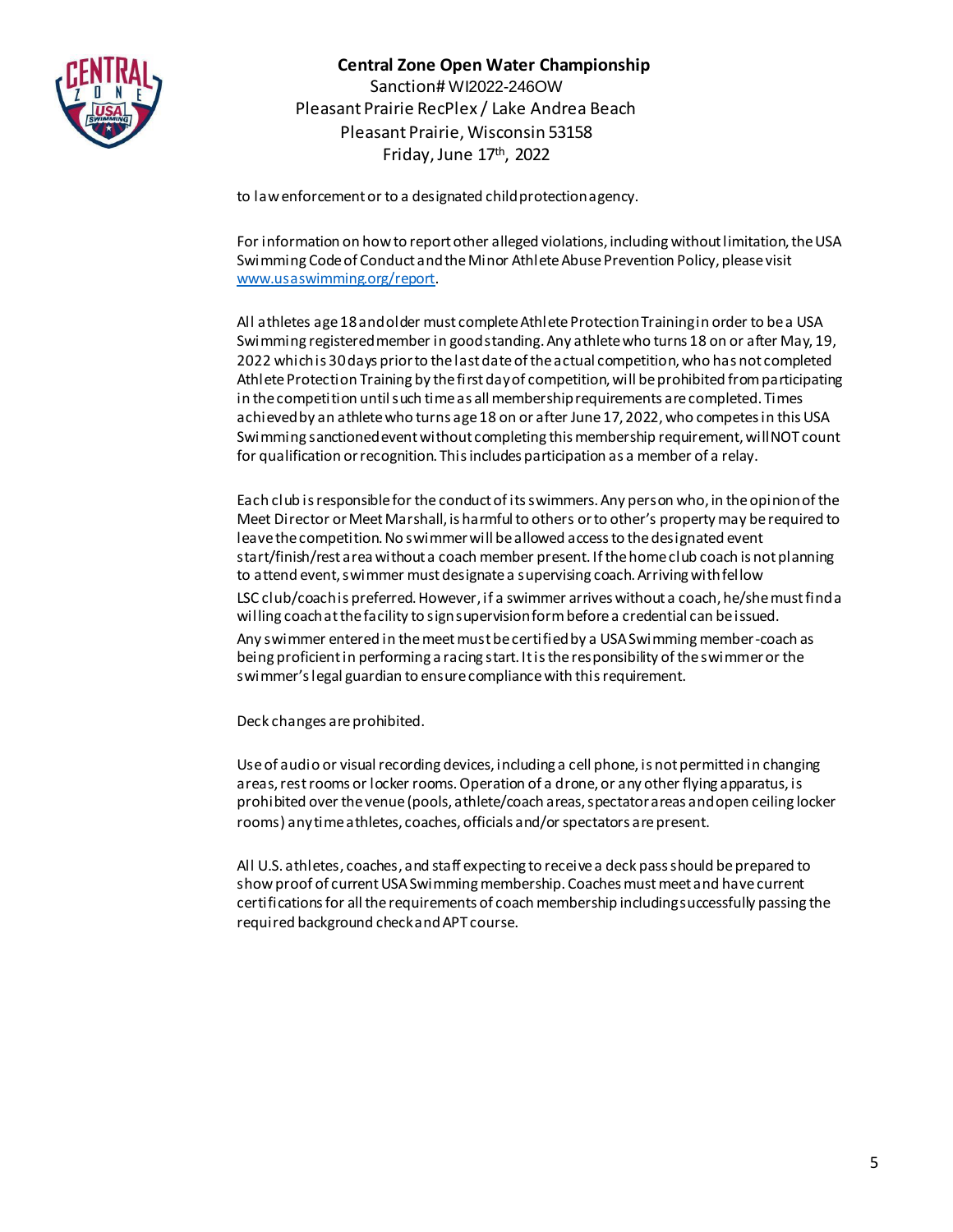|                                                        | <b>Central Zone Open Water Championship</b><br>Sanction# WI2022-246OW                                                                                                                                                        |
|--------------------------------------------------------|------------------------------------------------------------------------------------------------------------------------------------------------------------------------------------------------------------------------------|
|                                                        | Pleasant Prairie RecPlex / Lake Andrea Beach                                                                                                                                                                                 |
|                                                        | Pleasant Prairie, Wisconsin 53158                                                                                                                                                                                            |
|                                                        | Friday, June 17th, 2022                                                                                                                                                                                                      |
| <b>TIME LIMITS:</b>                                    | All swimmers must finish within 30 minutes of the first swimmer in their heat in order to place<br>or score points.                                                                                                          |
| <b>ABANDONMENT:</b>                                    | Where emergency conditions require a race to be halted before it is completed, the race shall<br>be restarted at the earliest possible time and the full distance completed. A Meet Committee<br>will be convened if needed. |
| <b>SCORING:</b>                                        | Open Water events: 20, 17, 16, 15, 14, 13, 12, 11, 9, 7, 6, 5, 4, 3, 2, 1                                                                                                                                                    |
| <b>AWARDS:</b>                                         | Individual Open Water events: 1-8 place: medals with neck ribbons;                                                                                                                                                           |
|                                                        | 9-16 place: ribbons                                                                                                                                                                                                          |
| <b>ADMISSION/PARKING:</b>                              | There are no fees for Admission or Parking                                                                                                                                                                                   |
|                                                        | EVENTLANDING PAGE: Event Landing Page: https://www.teamunify.com/team/wikbst/page/hosted-events/2022-<br>central-zone-open-water-championships                                                                               |
| <b>REFRESHMENT:</b>                                    | Refreshments may be available through RecPlex Beach concessions.                                                                                                                                                             |
| <b>WARM-UP:</b>                                        | Warm-upand warm-down area will be in designated beach area adjacent to the open water<br>course. This area will be lifeguard supervised on Friday during the event only.                                                     |
| <b>SPECTATORS:</b>                                     | Picnic tables will be available in viewing area. Spectators are welcome to bring their own<br>lawn chairs and blankets. There is no setupon the beach, only in grass areas outside the<br>fence.                             |
| <b>DECK CHANGE POLICY:</b>                             | Except where venue facilities require otherwise, changing into or out of swimsuits other than<br>in locker rooms or other designated areas is not allowed.                                                                   |
| <b>PLEASANT PRAIRIE</b>                                | Pleasant Prairie Convention & Visitors Bureau:                                                                                                                                                                               |
| <b>HOTEL &amp; THINGS TO DO</b><br><b>INFORMATION:</b> | https://www.visitpleasantprairie.com/sports/competitive-swim/                                                                                                                                                                |
| <b>ZONE APPAREL:</b>                                   | Zone apparel will be available for purchase on site from Bella's Custom Design.                                                                                                                                              |
| <b>Course Map:</b>                                     | Course Man-Central Zone Open Water 2022                                                                                                                                                                                      |

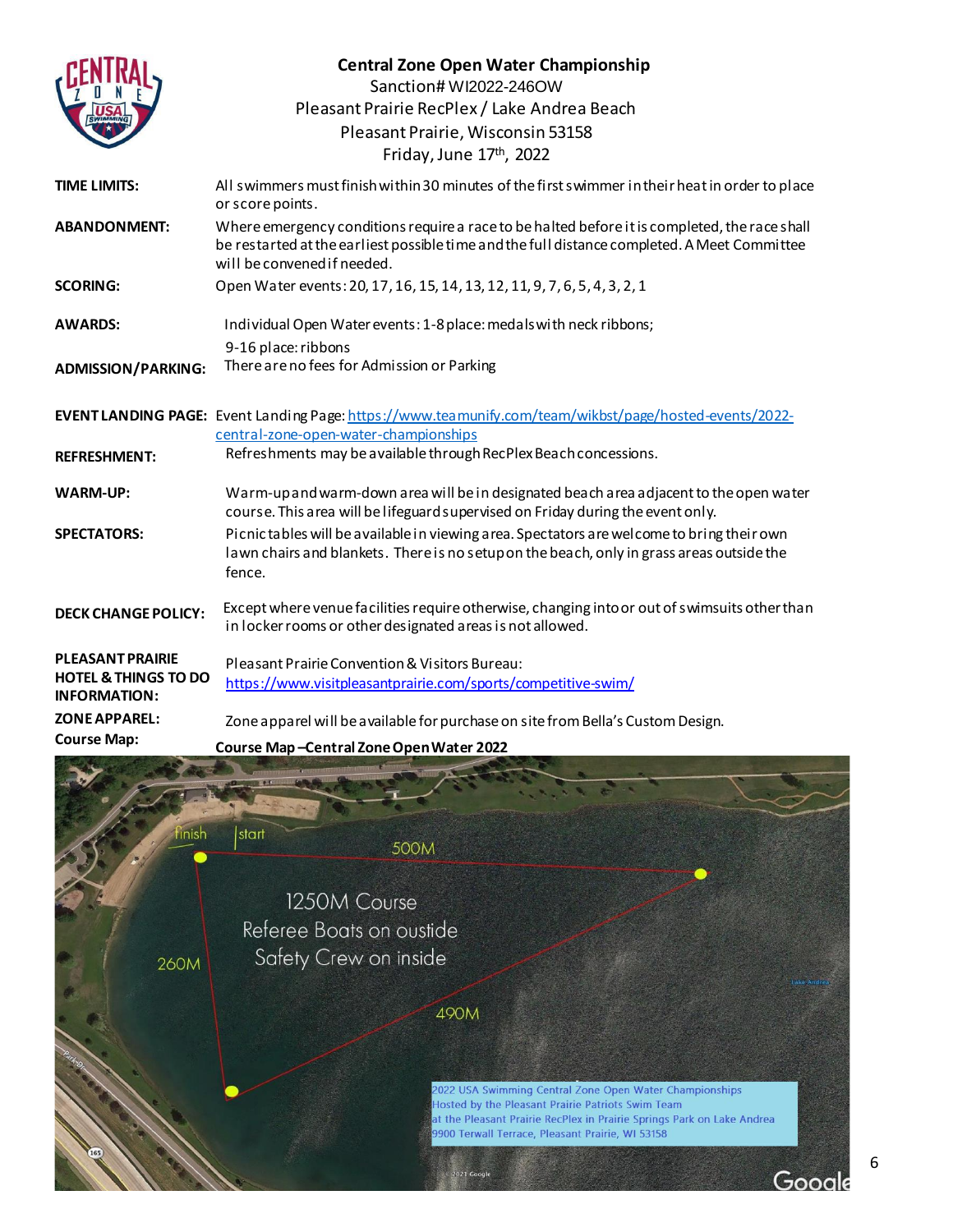

### **THIS WAIVER MUST BE COMPLETED AT THIS LINK:<https://forms.gle/X7DF4tncaB1Dr5L36> RecPlex Liability Release Waiver/COVID-19 Disclaimer/Photo Release**

## **Release and Hold Harmless Agreement**

As a participant in the program of the RecPlex, owned and operated by the Village of Pleasant Prairie, I recognize and acknowledge that there are certain risks of physical injury, and I agree to assume the full risk of any injuries, damages, or losses, which I may sustain as a result of participating in all activities connected with or associated with such program. I agree to relieve and relinquish all claims: I have as a result of participating in the program, against the Village of Pleasant Prairie and its officers, agents, and employees. I do hereby fully release and discharge the Village of Pleasant Prairie and its officers, agents, and employees from any and all claims from injuries, damages, or losses, which I may have or may accrue to me on an account of my negligence during participation in the program. I agree to indemnify and hold harmless and defend the Village of Pleasant Prairie and its officers, agents, and employees from all claims result from injuries, damages, and losses sustained during and arising out of the activities of the program.

## **Coronavirus/COVID-19 Warning & Disclaimer**

Coronavirus, COVID-19 is an extremely contagious virus that spreads easily through person-to-person contact and air particles. Federal and state authorities recommend social distancing as a mean to prevent the spread of the virus. COVID-19 can lead to severe illness, personal injury, permanent disability, and death. Participating in RecPlex programs or accessing RecPlex/Village of Pleasant Prairie facilities could increase the risk of contracting COVID-19. RecPlex in no way warrants that COVID-19 infection will not occur through participation in RecPlex programs or accessing RecPlex facilities. As a condition of my participation or my child's participation in the RecPlex programs, I accept any risk of infection from COVID-19. I specifically release and hold harmless the Village of Pleasant Prairie RecPlex from any losses, damages, or personal injury to: myself, my child, or my household from participation in any RecPlex programming.

### **PHOTO RELEASE:**

RecPlex reserves the right to take photography and video throughout the inside and outside of the facility to use for, but not limited to: promotional materials, social media and advertising efforts. This includes the use of Zoom. I have read and understand the Release and Hold Harmless Agreement and the COVID-19 Warning and Disclaimer. I understand that my signature is required to take part in RecPlex programs. If the participant is under the age of 18, a parent or guardian signature is required.

\_\_\_\_\_\_\_\_\_\_\_\_\_\_\_\_\_\_\_\_\_\_\_\_\_\_\_\_\_\_\_\_\_\_\_\_\_\_\_\_\_\_\_\_\_\_\_\_\_\_\_\_\_\_\_\_\_\_\_\_\_\_\_\_\_\_\_\_\_\_\_\_\_\_\_\_\_\_\_\_\_\_\_\_\_\_\_

#### **Athlete's Name(s)**

\_\_\_\_\_\_\_\_\_\_\_\_\_\_\_\_\_\_\_\_\_\_\_\_\_\_\_\_\_\_\_\_\_\_\_\_\_\_\_\_\_\_\_\_\_\_\_\_\_\_\_\_\_\_\_\_\_\_\_\_\_\_\_\_\_\_\_\_\_\_\_\_\_\_\_\_\_\_\_\_\_\_\_\_\_\_\_ **Printed Name of Athlete's Guardian/ Athlete over the age of 18**

**Signature of Athlete's Guardian/ Athlete over the age of 18**

\_\_\_\_\_\_\_\_\_\_\_\_\_\_\_\_\_\_\_\_\_\_\_\_\_\_\_\_\_\_\_\_\_\_\_\_\_\_\_\_\_\_\_\_\_\_\_\_\_\_\_\_\_\_\_\_\_\_\_\_\_\_\_\_\_\_\_\_\_\_\_\_\_Date: \_\_\_\_\_\_\_\_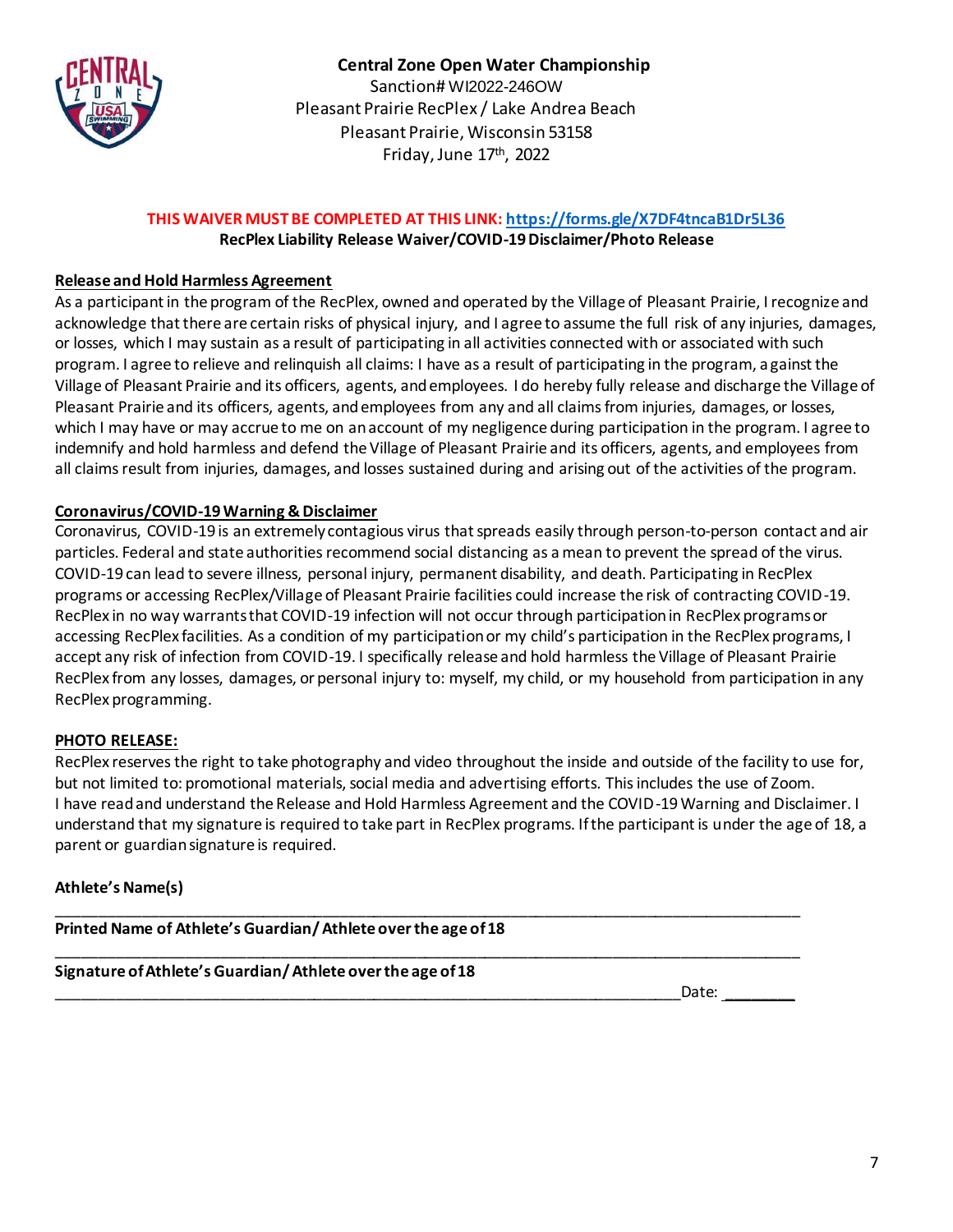

## **THIS WAIVER MUST BE COMPLETED AT THIS LINK[: https://forms.gle/X7DF4tncaB1Dr5L36](https://forms.gle/X7DF4tncaB1Dr5L36)**

# **Waiver of Liability, Release, and Indemnity Agreement "You and Your" refers to [check the appropriate selection]:**

**\_\_\_Participant** *(if participant is 18 or older)* **\_\_\_Participant Parent/Guardian** *(if participant is a minor)*

You acknowledge the contagious nature of COVID-19 and voluntarily assume the risk that your family, including child(ren), may be exposed to or infected by COVID-19 while on site at the pool or facility and that such exposure or infection may result in personal injury, illness, permanent disability, and death. You understand that the risk of becoming exposed to or infected by COVID-19 at the pool or facility may result from the actions, omissions, or negligence of myself and others, including, but not limited to, the Pleasant Prairie Patriots, and pool management company's employees, volunteers, and program participants and their families.

You acknowledge Pleasant Prairie Patriots, Wisconsin Swimming, Inc., and USA Swimming, Inc., cannot prevent you (or your child(ren)) from becoming exposed to, contracting, or spreading COVID-19 while participating in USA Swimming sanctioned events. It is not possible to prevent against the presence of the disease. Therefore, if you choose to participate in a USA Swimming sanctioned event, you may be exposing yourself to and/or increasing your risk of contracting or spreading COVID-19.

You agree that you, or your child, are voluntarily participating in these activities, with knowledge of the risks associated with such activity.

You acknowledge and agree that neither Pleasant Prairie Patriots, Wisconsin Swimming, Inc., and USA Swimming, Inc., nor you will be liable to the others for any special, indirect, incidental or consequential damages arising out of this Agreement. Except as otherwise specifically set forth herein, Pleasant Valley Patriots, Wisconsin Swimming, Inc., and USA Swimming, Inc.'s total liability to you under or in connection to this Agreement shall not exceed the amounts paid or payable to Pleasant Prairie Patriots, Wisconsin Swimming, Inc., and USA Swimming, Inc. according to this agreement; Any action against Pleasant Prairie Patriots, Wisconsin Swimming, Inc., and USA Swimming, Inc. arising out of, resulting from, or related to the performance or breach of this Agreement shall be filed not later than three (3) months after the cause of action has accrued.

You agree that should any part of this agreement be found by a court of law to be against public policy or in violation of any state statute or case precedence, then the remainder of this document will remain in full force.

By signing below, you understand and agree to the terms stated above. You understand the risks associated with **Swimming Competition. IN ADDITION, BY SIGNING BELOW, YOU RELEASE PLEASANT PRAIRIE PATRIOTS, WISCONSIN SWIMMING, INC., AND USA SWIMMING, INC. FROM ANY AND ALL LIABILITY FOR ANY INJURY OR DAMAGE THAT MAY ARISE FROM, BUT NOT LIMITED TO, YOUR PARTICIPATION IN (A) ANY ACTIVITY, CLASS, PROGRAM, PERSONAL TRAINING OR INSTRUCTION, (B) THE SUDDEN AND UNFORESEEN INJURIES ARISING OUT OF YOUR IMMEDIATE SURROUNDINGS, (C) OUR INSTRUCTION, TRAINING, OR SUPERVISION. THE FOREGOING UNDERSTOOD, YOU, YOUR HEIRS, ASSIGNS, AND YOUR PERSONAL REPRESENTATIVE HEREBY RELEASE AND WAIVE ANY AND ALL CLAIMS**